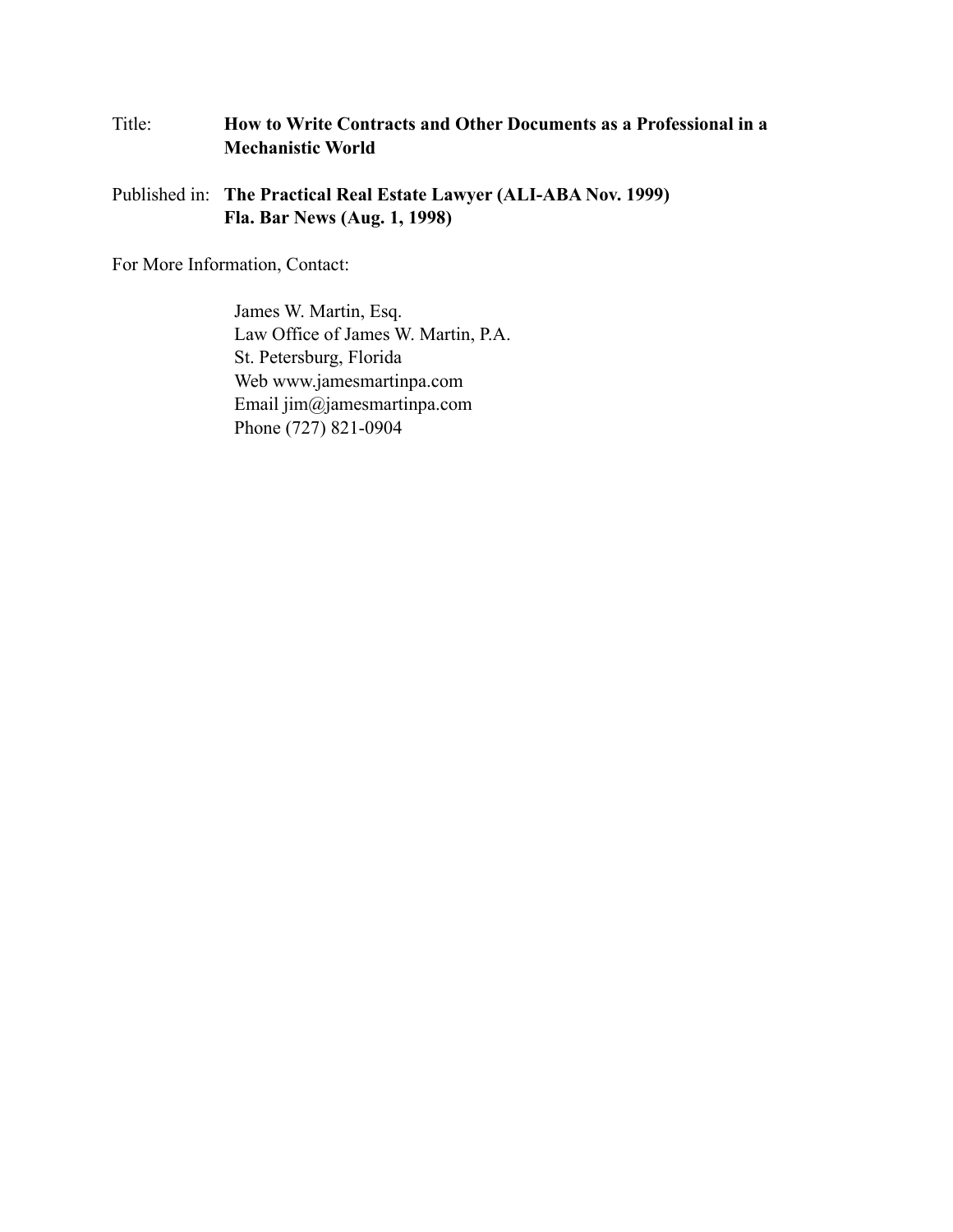|    | ABA<br>Aq |                                                                                                                                     | THE PRACTICAL<br>REAL ESTATE                                                                       |               |  |
|----|-----------|-------------------------------------------------------------------------------------------------------------------------------------|----------------------------------------------------------------------------------------------------|---------------|--|
|    |           | PUBLISHED BY THE AMERICAN LAW INSTITUTE-AMERICAN BAR ASSOCIATION<br>COMMITTEE ON CONTINUING PROFESSIONAL EDUCATION SIX TIMES A YEAR |                                                                                                    |               |  |
|    |           | VOLUME 15<br>(with Forms)                                                                                                           | NUMBER 6<br>How To Write Contracts and Other Documents<br>as a Professional in a Mechanistic World | NOVEMBER 1999 |  |
| 89 |           | Internet Warehouse Sale! Discount up to 90% on dozens of<br>ALI-ABA books! Just point your browser to www.ali-aba.org               |                                                                                                    |               |  |

To register, see page 1. **V189**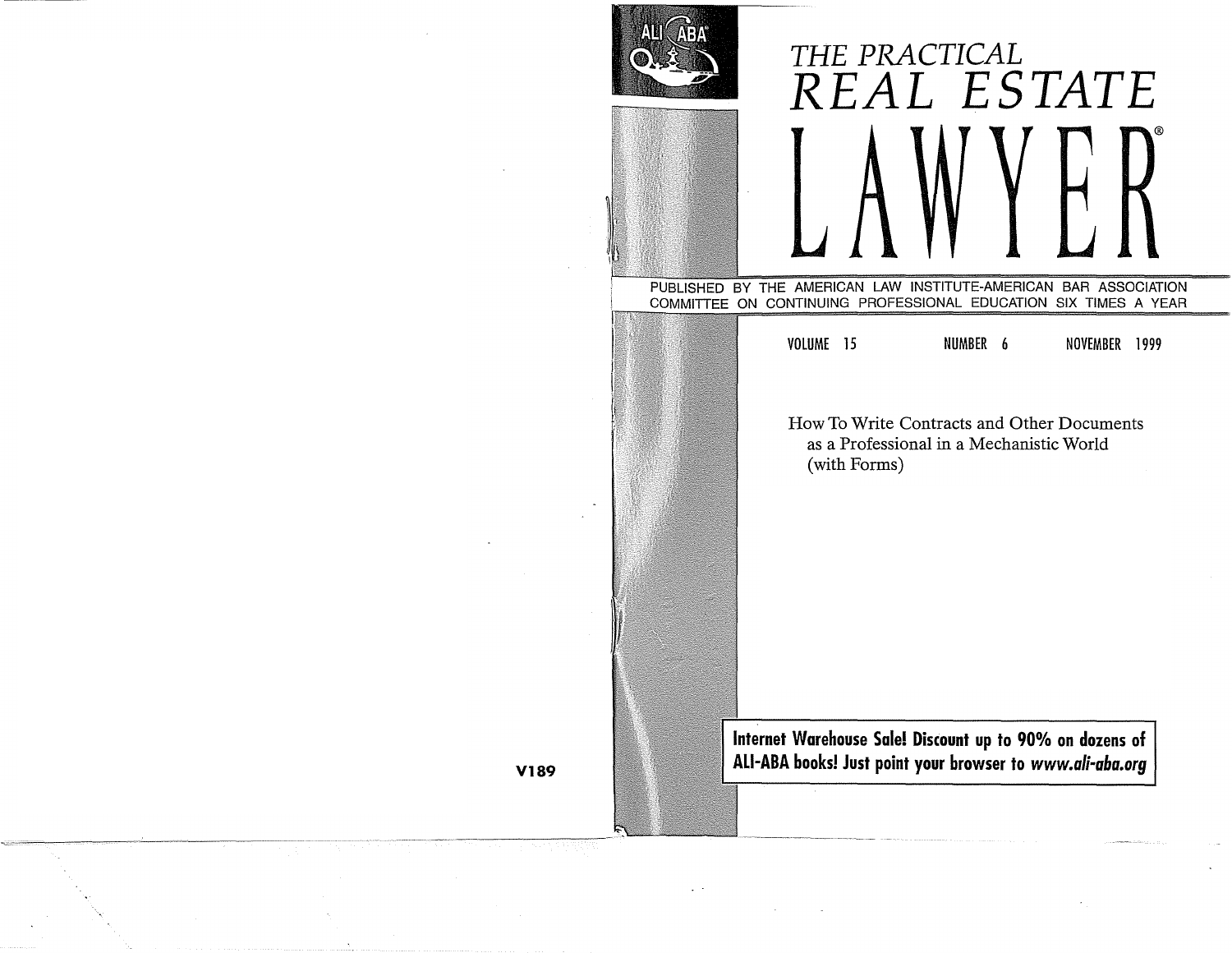

**How To Write Contracts** and Other Documents as a Professional in a **Mechanistic World** (with Forms)

## **James W. Martin**

*Lawyers are supposed to exercise independent judgment· mechanically copying clauses from other documents* • *drafted for different situations is not exercising independent judgment.* 

**UNLIKE OTHER VOCA-TIONS,** being a lawyer requires the exercise of conscience. The lawyer's conscience is formed from many things: rules, ideas, and attitudes. The lawyer's conscience is directed by many things: teachings,

hopes, dreams, and memories. The lawyer's conscience is the good part of the lawyer's soul. It's that part that says, "You did good today; you're all right." And it's the part that says "You messed up today; you can do better."

James W. Martin practices business, contracts, probate, and real estate law and handles related litigation as a sole practitioner in St. Petersburg, Florida.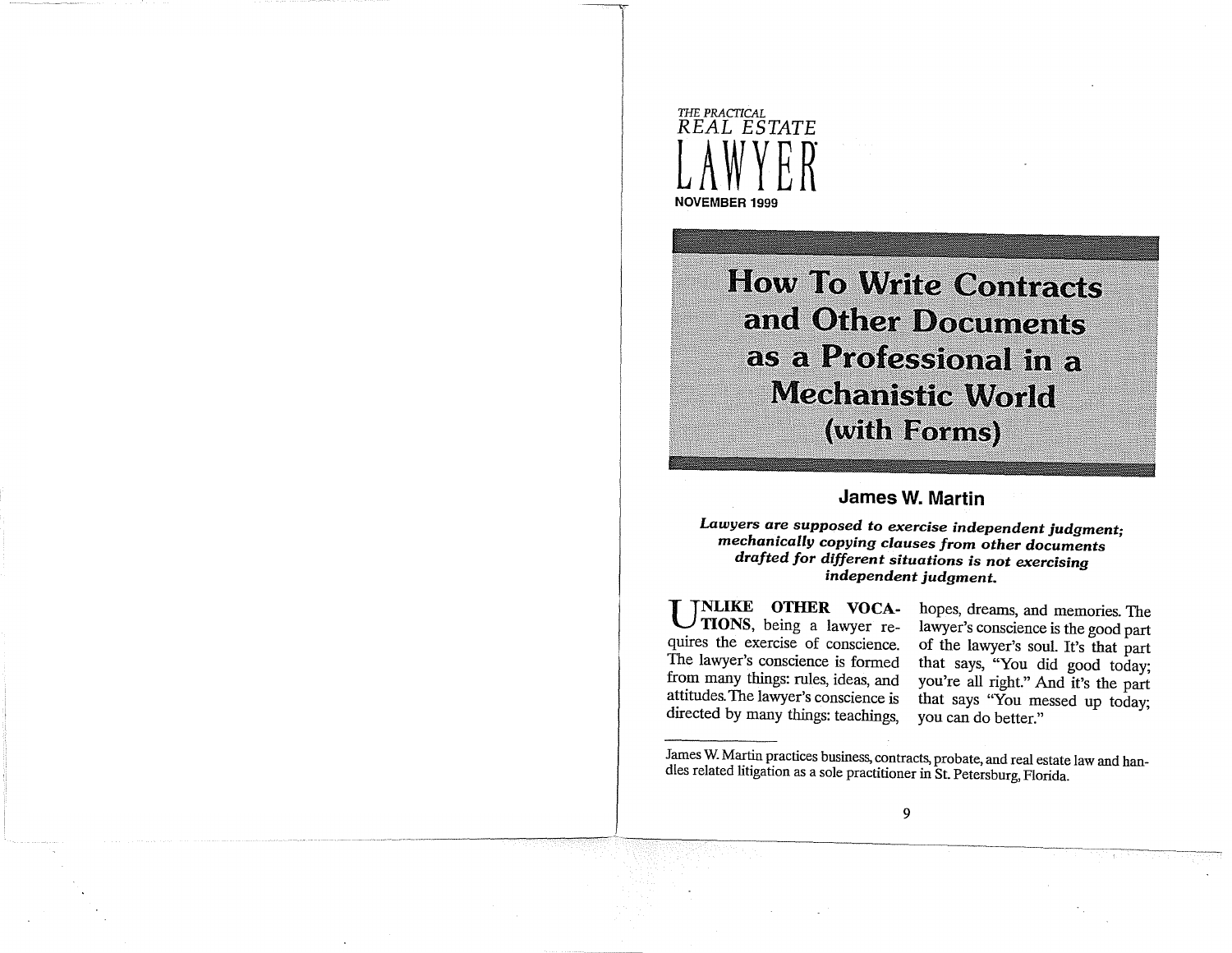Some would say that lawyers have no conscience. Lawyers might disagree and say their conscience is codified in the Canons of Ethics, known in my state as the Florida Rules of Professional Conduct ("FRPC"). The Preamble to those Rules supports this, but it goes further when it says:

"Many of the lawyer's professional responsibilities are prescribed in the Rules of Professional Conduct and in substantive and procedural law.A lawyer is also guided by personal conscience and the approbation of professional peers. A lawyer should strive to attain the highest level of skill, to improve the law and the legal profession, and to exemplify the legal profession's ideals of public service."

Thus, the lawyer's conscience is embedded in a standard higher than the Rules of Professional Conductin the standard of professionalism.

All professionals, whether they are lawyers, doctors, plumbers, or artists, know more than laymen about their fields of endeavor, and they develop and use their knowledge and skills primarily to benefit their clients, their profession, and their community, not just to make money.

It is this quality of professionalism that is becoming more and more difficult to maintain in a mechanistic world where, in theory, a computer can be told all the applicable facts and rules and pump out a document or diagnosis that accomplishes the bottom line result desired by the client without having to consider the emotional, historical, political, or human effects of that result.

We have lost sight of FRPC Rule 4-2.1:

"In representing a client, a lawyer shall exercise independent professional judgment and render candid advice. In rendering advice, a lawyer may refer not only to law but to other considerations such as moral, economic, social and political factors that may be relevant to the client's situation."

**THE SIGNS OF MECHANIS-TIC WRITING** • Instead of exercising independent professional judgment, we seem to be mechanically following the example of others, good or bad. Legal writing itself becomes mechanistic. This is especially true in the document-oriented realm of real estate law.

Have you noticed how every bank's promissory note form has a clause waiving jury trial? The Bill of Rights guaranteed every citizen the right to trial by jury, yet the waiver of this constitutional right is so mechanically written into every lender's forms that no loan officer dare delete it.

### *NOVEMBER 1999*

Have you noticed the mechanical inclusion of other clauses in loan documents that waive the substantive and procedural rights of borrowers? Clauses such as environmental indemnification, joint and several liability, and waiver of service of process?

Representing your client does not require oppressive writing. The Preamble to the Rules also says: ''As a negotiator, a lawyer seeks a result advantageous to the client but consistent with requirements of honest dealing with others."

## **The Signs of Mechanistic Clients**

But lawyers are not alone in their mechanistic tendencies. It seems like the whole world is doing it. For example, everyone seems to want a living will because everyone else has one. Not long ago Florida Bar headquarters received thousands of phone calls from citizens responding to a public offer for free living will forms. These forms are not esoteric, magic, or secret. They appear word for word in the Florida Statutes. They state the signer's intent regarding the use of life-prolonging procedures in a terminal condition. Did those thousands really want to make that life or death decision without personal advice from their doctor or lawyer?

This mechanistic tendency is not limited to health care. It appears in

the financial world, as well. In the race to avoid probate, aging parents change the titles on their bank and brokerage accounts to be joint with their adult children, only to find out their life savings are subjected to claims of their children's creditors and spouses.

**FOUR STEPS TO PROFES-SIONALISM IN WRITING CONTRACTS** • What can you do about professionalism in the 21st Century? Four things: Identify your client, listen to your client, think about what you heard, then write it down.

## **Identify Your Client**

When you write a contract, the person who sits in your office and tells you what to write might not be your client. Your client could be a corporation and the person in your office just an employee. Or your client could be a partnership or a government entity or some other type of organization. Rule 4-l.13(a) says: "Representation of Organization. A lawyer employed or retained by an organization represents the organization acting through its duly authorized constituents."

This means that your duties as a lawyer are owed not just to the person sitting in your office, but also, and more importantly, to the organization that is your client. This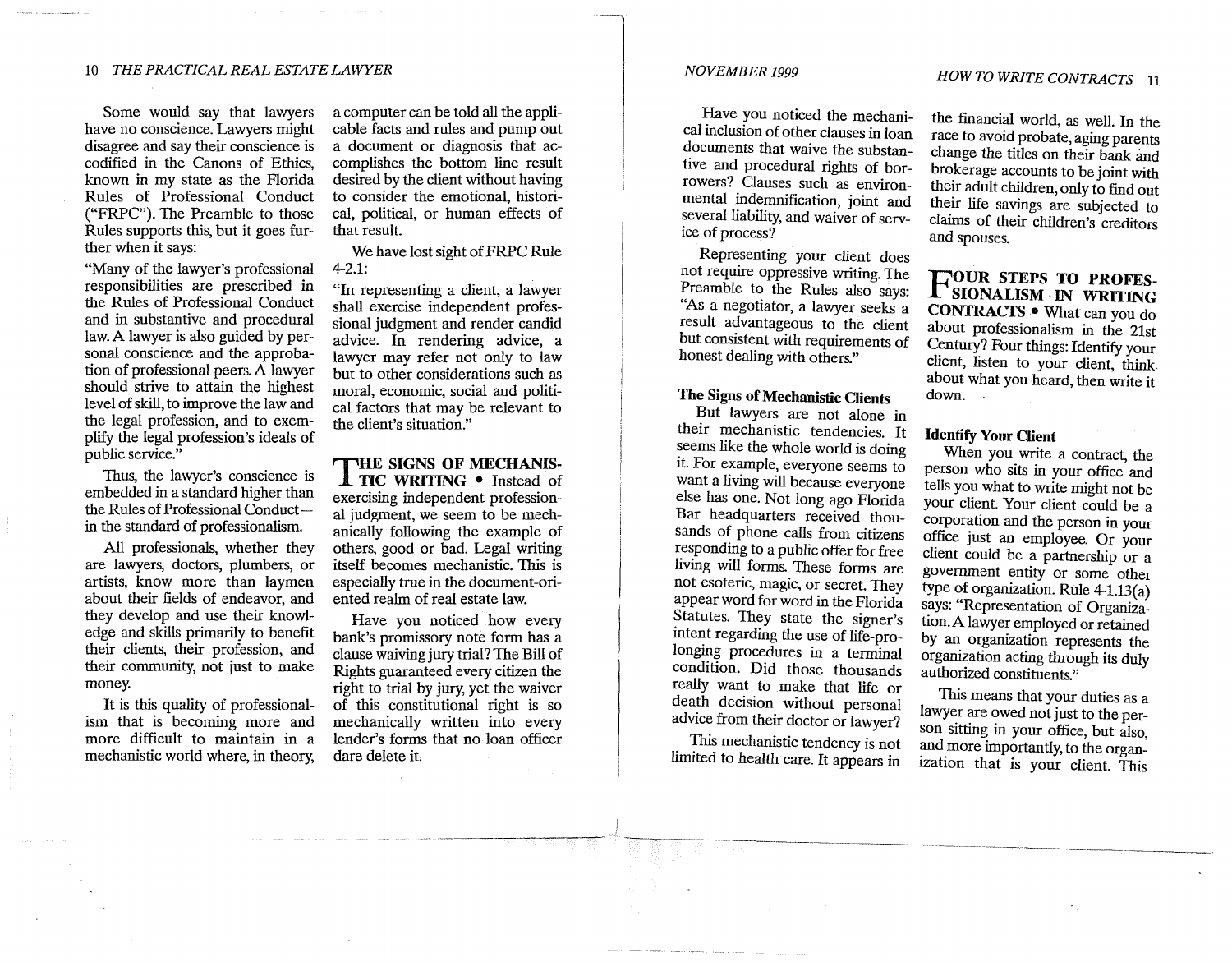means that you have a professional duty to communicate with the organization, to keep those communications confidential, and to represent that organization to the best of your ability.

The person sitting in your office might not understand this and might think you represent him or her. It is your professional duty to educate the person so it is clear from the beginning who you represent and to whom your duties flow.

If it is a new client, the person in your office might want you to represent him or her individually rather than the organization. If this is not made clear in the first meeting, an unintentional representation of the organization may result.

For this reason, identifying your client includes sending a letter to your client and to the person with whom you met confirming your understanding of who is your client and what you are to do for that client. This is usually handled by a simple form of engagement letter. See Appendix A.

### **Listen To Your Client**

Before you can write anything for your client, you need to talk to your client. The client should tell you the five Ws: who, what, when, where, and why. These will become the outline of the contract: The parties to the contract are the "who,"

the recitals are the "why," the subject matter is the "what," the term is the "when," and the applicable law is the "where."

It helps if the client writes this as an outline of contract points before you even meet with the client. This will focus the client's thoughts about the contract and give you a written memo to use in drafting.

When you meet, engage your client in "what if' scenarios. Map out results intended from various factual circumstances that may arise during contract performance.

Ask your client to show you contracts it has used in the past, and quiz the client on its various clauses. Were they included intentionally to meet the client's objectives, or were they mechanically repeated from prior contracts?

Listen to your client's words to determine what hopes and fears, what goals and risks, surround the transaction. Ask your client about them.

### **Think About It**

Think about what your client said and the way it was said. Think about ways to help your client reach its goals and reduce its risks. Think about what laws might apply to the contract in various factual situations. Research those laws.

### *NOVEMBER 1999*

Think about the historical, political, and economic context within which the transaction will take place. Is this a transaction that must take place to avoid a bankruptcy? Is it critical to an industry? Is it critical to an individual? Will the inclusion of clauses helpful to this client have a damaging effect on third persons?

What does your conscience tell you about this transaction? Are you comfortable with your side of it and your role in it? Or are you doing it just for the money? Talk to your client about any aspects with which you are not comfortable.

### **Write It All Down**

After you have identified your client, listened to your client, and thought about your client, the facts, the law, and society, you are ready to write. But you must write two documents: not just the contract, but also a cover letter to the client. See Appendix B.

The cover letter will explain why you included some clauses and omitted others. It will confirm what your client told you, what your legal research found, and what your conscience requires. It will persuade your client that the contract you have written is the only one you could write under the circumstances: a contract that describes the transaction in a manner which will promote the client's success and

limit the client's risk while dealing honestly with the other parties; a contract that will not offend citizens of a free society who have fought long and hard for justice and the procedural safeguards it requires.

## **TEN TIPS FOR WRITING** •

**I** How do you write such a contract? See my article *Fifty Tips for Writing the Contract That Stays Out of Court,* 14 The Practical Real Estate Lawyer 55 (May 1998). Here are 10 of the tips:

• Start the contract or will with a simple, generic form. See Appendices C and D.

• State the correct legal names of every party, and use nicknames like "contractor," "corporation," and "Jones." But be sure to be consistent.

• Write the contract's recitals ( whereas clauses) to provide the background facts the judge or jury will need to construe the contract.

• Begin to write the body of the contract using the contract deal points from your client's outline. Add to that clauses to cover the matters raised in your own thinking. Remember to listen to your conscience as you write.

• Use words that have a quick and certain meaning. Write so clearly that a nonlawyer can understand it. In technical contracts where jargon is necessary, explain it in words lay people can comprehend.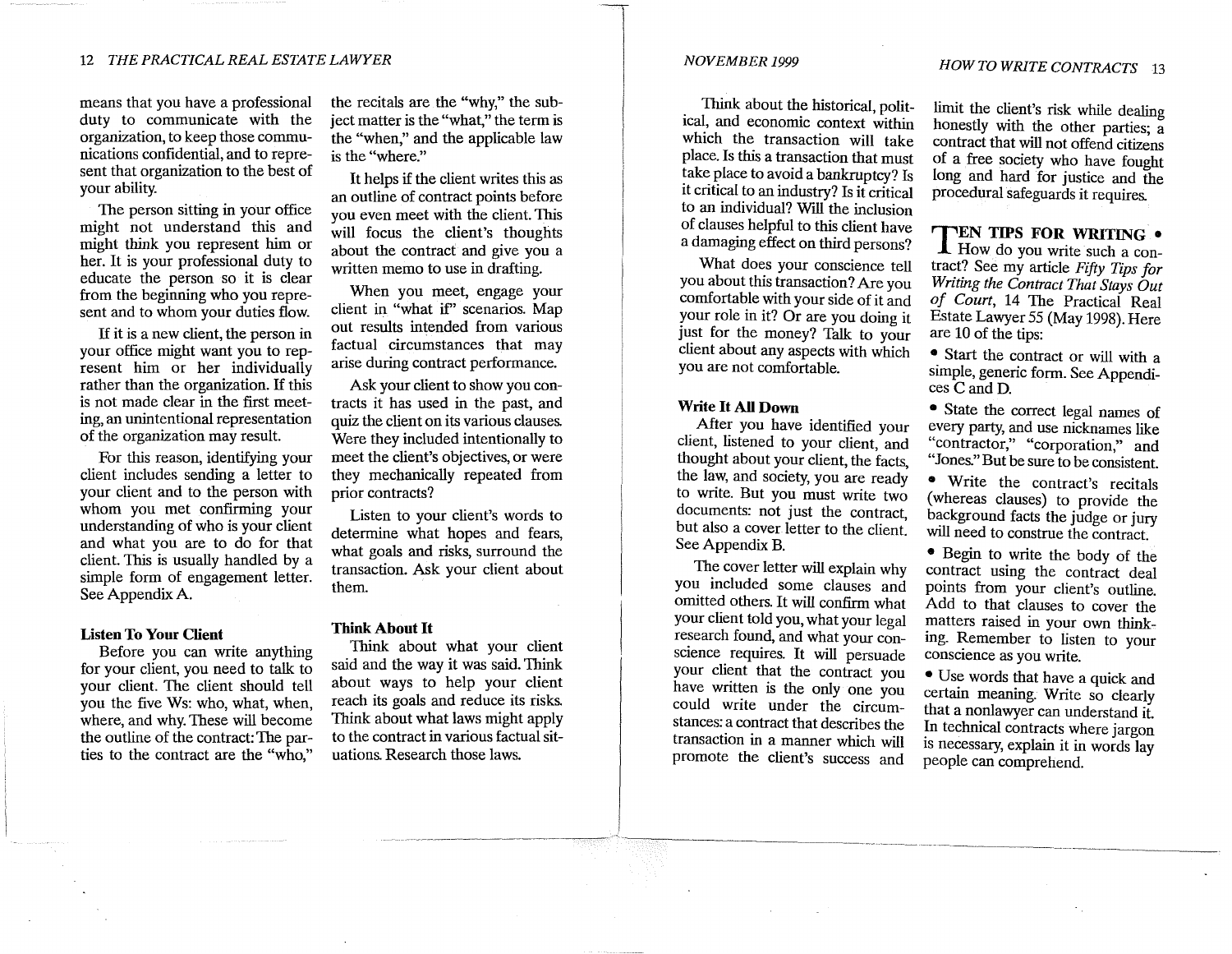### • Write in short sentences using active tense. Long sentences written in passive tense are boring.

• Be consistent, not creative, in terminology. There is nothing wrong with a contract using the word "goods" 100 times if it is a contract for the sale of goods. Maybe an English teacher would grade this down for a short story and call it repetitive, but in contract writing it is called consistent.

• Make it easy to navigate the document. Give each paragraph a heading and underline it. Group paragraphs logically. Sometimes this means chronologically in the order work is to be done, sometimes this means by subject matter such as scope of work, compensation, term, and miscellaneous.

• Be consistent in grammar and punctuation. Watch where you place ending quote marks, whether you place commas after years and states, and similar variations in style.

### • Check spelling. It counts.

**CONCLUSION** • Lawyers can be more than the mechanics of contract writing. We can be the artisans who use technology as our tools to create beautiful and effective words to live by, and then to die by.

## **APPENDIX A Sample Form of Engagement Letter**

**CONFIDENTIAL ATTORNEY-CLIENT COMMUNICATION**  John Doe 100 Main Street Anywhere, Florida 00000 Re: Legal Representation

### Dear **Mr.** Doe:

This **will** confirm that you have retained me to represent your interest in connection with the following matter: Contract of employment with ABC Corporation. The scope of my representation is as follows: Meet with you and ABC Corporation, negotiate contract, prepare contract, and supervise signing contract. You are going to furnish me copies of the following documents before I start working: Your contract of employment with your previous employer.

### I will begin work as soon as I receive a fee retainer of\$ . from you. The retainer will be deposited to my trust account and will be applied toward fees and costs as earned and incurred. As that retainer is used up, additional retainers will be billed to continue the work.

As we discussed, my legal fees are based on the amount of time spent at hourly rates of  $\frac{1}{2}$  for me and  $\frac{1}{2}$  for my paralegal. You will also pay for such costs as copies, postage, long distance, recording and filing fees, faxes, Federal Express, courier, etc. Enclosed is my resume, which I gave you at the initial conference and which explains how I bill for my services. If you have any questions, please do not hesitate to call.

The range of fees for this work will vary with the amount of time it takes. I estimate that fees will be a minimum of \$ \_\_\_\_\_\_\_. It is not possible at this time to estimate how much more they may be, but I will keep you informed by sendmg you bills on the first and fifteenth of each month.

Please note that the scope of my representation does not include advice or services regarding the following: accounting, tax, financial, business, management, and related non-legal matters and advice (I advise that you engage a CPA, tax attorney, or business consultant to advise you regarding these matters); title searches, surveys, inspections and other non-legal work relating to real estate (I advise that you engage a title insurance company, abstractor, surveyor or other licensed professional to provide you these services); securities, labor, and other legal matters not handled by this firm (I advise that you engage a lawyer who specializes in these matters if you need such advice). I would be happy to refer you to others who may provide you these services.

I appreciate your trust and confidence in asking me to assist you. I will endeavor to do my best for you at all times.

Very truly yours,

### **APPENDIX B**

**Sample Form of Cover Letter** 

CONFIDENTIAL ATTORNEY-CLIENT COMMUNICATION John Doe 100 Main Street Anywhere, Florida 00000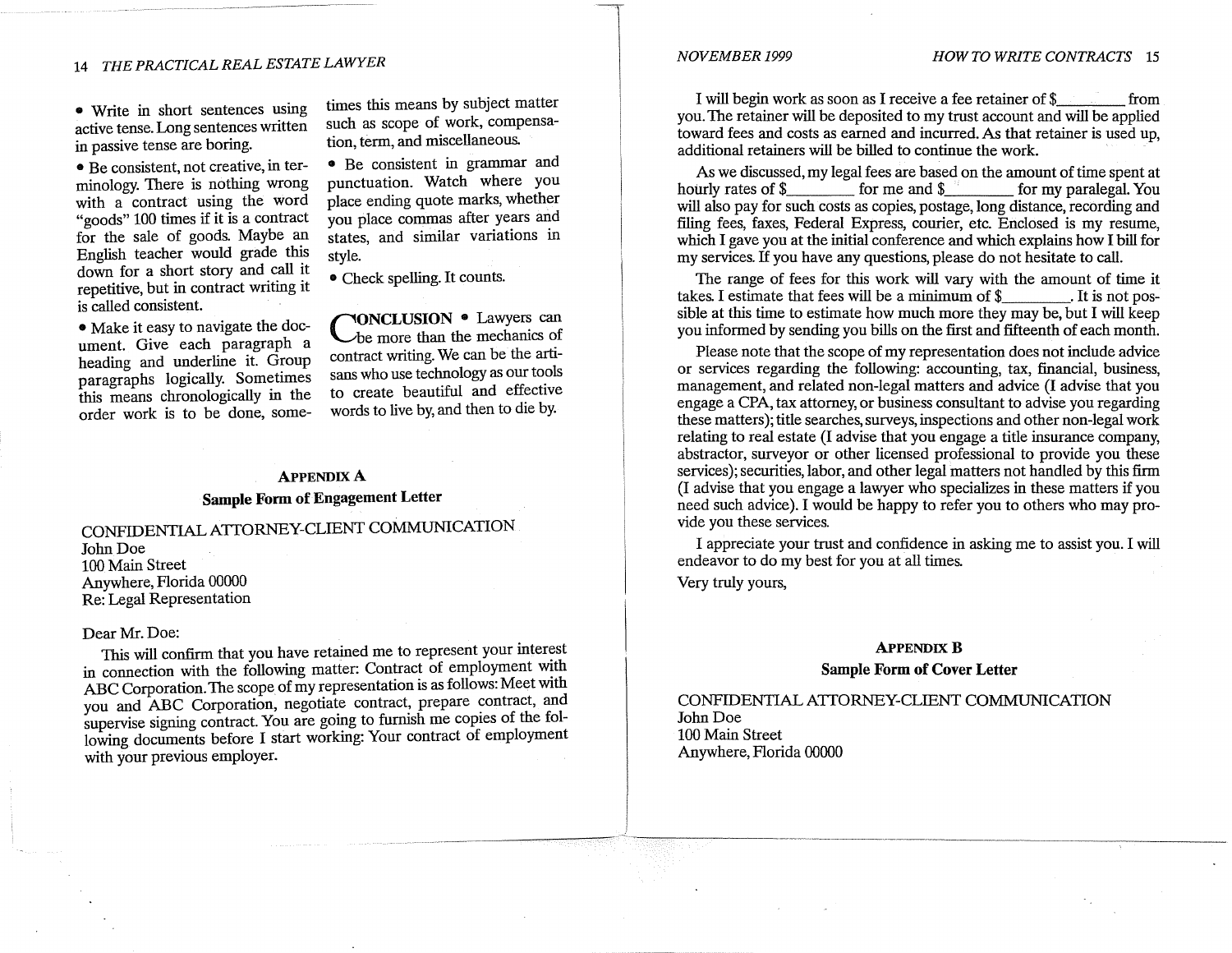Re: Employment Contract

### Dear Mr. Doe:

Enclosed is draft #1 of the Employment Contract I prepared per our meeting on \_\_\_ . Please read this carefully and call me with any questions or comments you may have. Please consider the following:

1. Parties. Please check the spelling of the names of each party and let me know if there are any corrections to be made. I have checked the legal name of your employer with the Florida Division of Corporations database on the Internet.

## 2. \_\_\_ \_  $3.$

Please let me know when you are ready to discuss this draft or approve my sending it to your employer's attorney.

> Very truly yours, John Law

## **APPENDIX C Sample Form of Contract**

### **CONTRACT**

AGREEMENT made this  $\frac{19}{19}$ between hereinafter called " $\ldots$ ", and  $\ldots$ , hereinafter called "\_\_\_\_\_\_\_\_\_". WHEREAS, \_\_\_\_\_\_\_; WHEREAS, \_\_\_\_\_\_\_; and WHEREAS, \_\_\_\_\_\_\_;

NOW THEREFORE, in consideration of their mutual promises made hereby, and for other good and valuable consideration, receipt of which is hereby acknowledged, the parties, intending to be legally bound, hereby agree as follows:

1. *Recitals.* The parties agree that the foregoing recitals are true and correct and are incorporated herein by this reference.

2.  $\qquad \qquad$ 

 $\rightarrow$  .

3. *Miscellaneous.* Trme is of the essence of this agreement. This agreement is made in the State of Florida and shall be governed by Florida law. This is the entire agreement between the parties and may not be modified or amended except by a written document signed by the party against whom enforcement is sought. This agreement may be signed in more than one counterpart, in which case each counterpart shall constitute an original of this agreement. Paragraph headings are for convenience only and are not intended to expand or restrict the scope or substance of the provisions of this agreement. Wherever used herein, the singular shall include the plural, the plural shall mclude the singular, and pronouns shall be read as mascu-  $\frac{1}{2}$  feminine or neuter as the context requires. The prevailing party in any litigation or arbitration relatmg to this agreement shall be entitled to recover its reasonable attorneys fees from the other party for all matters including but not limited to appeals. \_\_\_\_\_\_\_\_\_\_\_ County, Florida, shall be proper venue for any litigation involving this agreement. This agreement may not be assigned or delegated by either party without the prior written consent of the other party.

IN WTINESS WHEREOF, the parties have signed this agreement as of the day and year first above written. .

 $\overline{\phantom{a}}$  (Seal) **Witnesses**  $\qquad \qquad \text{(Seal)}$ Witnesses

> **APPENDIX D Sample Form of Will**

### **LAST WILL AND TESTAMENT OF JOHNDOE**

I, JOHN DOE, a resident of \_\_\_\_ County, Florida, being of sound and disposing mind and memory, revoke any and all wills and codicils pre-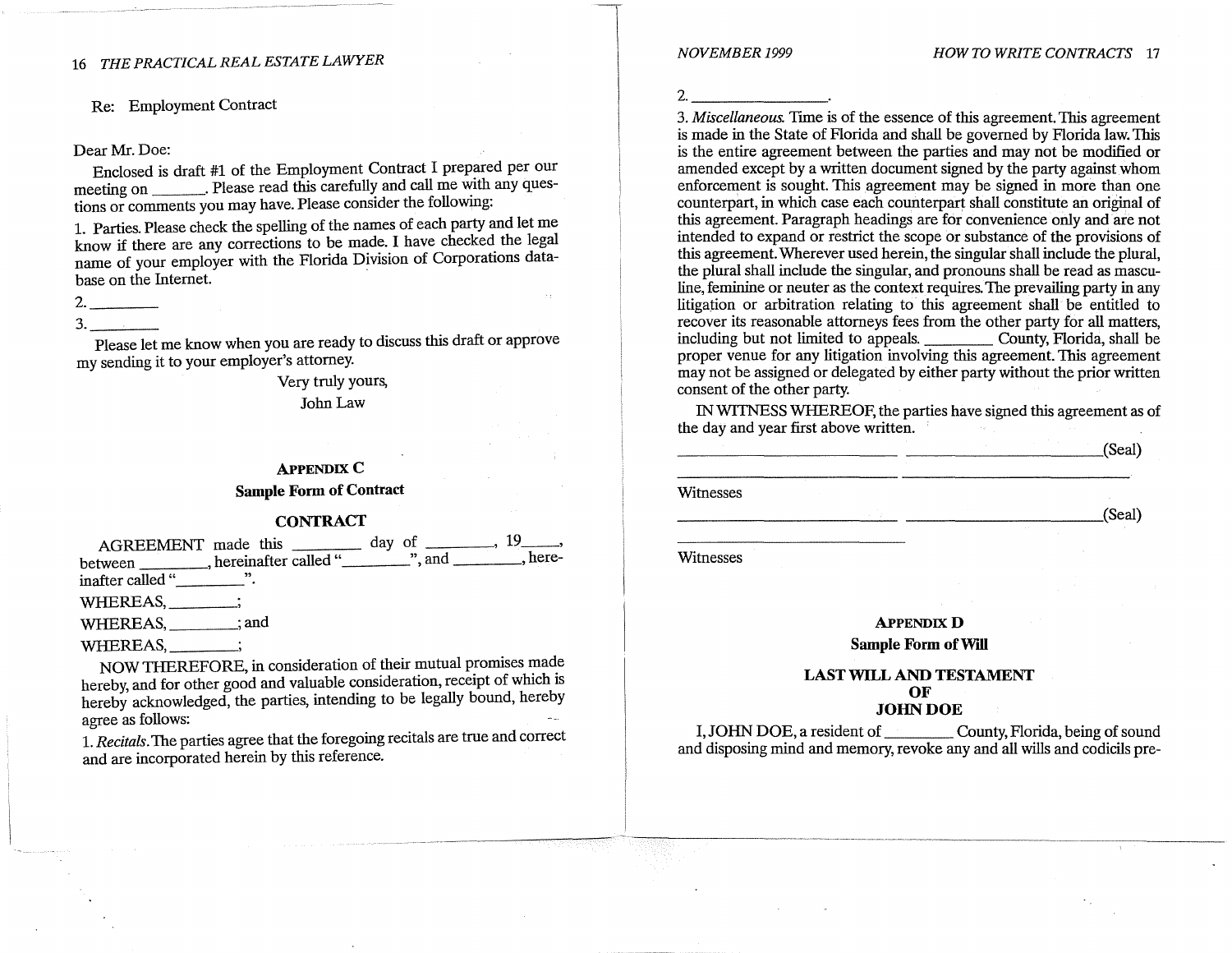viously made by me, and make, publish, and declare this to be my Last Will and Testament.

1. *Debts and Expenses*. I direct that any debts for which my estate becomes legally obligated to pay, including funeral expenses and costs of administration, be paid as soon as practicable after my death.

2. *Confirmation of Joint Bank Accounts.* I confirm that I own certain bank accounts as a joint tenant with full rights of survivorship with other persons and that it is my intention that the funds in those accounts at  $m$  death automatically pass by operation of law to the person or persons, if livmg, m whose name or names the same may stand together with mine. If any passbook, certificate, or other document evidencing such an account is found among my effects, I direct my Personal Representative to deliver the same to the joint owners named in that account. If any joint owner predeceases me, then this gift shall lapse.

3. *Memorandum of Tangible Personal Property.* I give, devise, and bequeath those certain items of my tangible personal property listed in the last dated writing signed by me and in existence at the time of my death to the persons listed in that writing. That writing shall have no significance apart from its effect on the disposition of  $m\bar{y}$  property by this Will. If no such writing is found and properly identified by my Personal Representative within thirty (30) days after my Personal Representative is appointed by the court, it shall be conclusively presumed that no such writing exists. If any person named in such writing predeceases me, then the gift to that person shall lapse and pass as part of the Tangible Personal Property Residue below, unless otherwise stated in the writing.

4. *Tangible Personal Property Residue.* I give, devise, and bequeath all of the rest of my tangible personal property, which is not disposed of under the Memorandum of Tangible Personal Property, which tangible personal property may include automobiles, jewelry, clothing, household goods, and personal effects, and insurance policies on those items of tangible personal property, and the insurance proceeds from those policies, to my children MARY DOE and BOB DOE, who survive me; but if either predeceases me, then to the other who survives me; but if both predecease me, then this gift shall lapse and pass under paragraph 5 (Residue) below. The cost of delivery of each item shall be paid by the donee of each item.

5. *Residue.* I give, devise and bequeath all of the rest, residue and remainder of my estate, real, personal or mixed, as follows:

a. *Children.* I give, devise and bequeath all of my residuary estate in equal shares to my children MARY DOE and BOB DOE. If either child predeceases me, then his or her share shall pass, per stirpes, to his or her lineal descendants, if any, who survive me; but if there are none, his or her share shall lapse and pass as part of the share of my other named child. If neither of my named children survives me or leaves a lineal descendant who survives me, then this gift shall lapse.

b. *Intestate Heirs.* But if the above residue provision fails, my Personal Representative shall distribute all of the residuary estate, according to the order of intestate succession in the State of Florida, to those persons who would have been my heirs if I had died intestate and distributed in the same shares such persons would have received in such case.

6. *Powers of Appointment Not Exercised.* If, at the time of my death, I have the right to exercise any power of appointinent by will or otherwise, I declare that nothing in this Will shall be deemed to be an exercise of that power.

7. *Estate Tax Apportionment.* I direct that estate taxes shall be apportioned in accordance with Florida law.

8. *Personal Representative.* I appoint my daughter MARY DOE as my Personal Representative and my son BOB DOE as my alternate Personal Representative, each to serve in the order indicated upon the death, resignation, incapacity of, or failure to qualify and serve as to the prior Personal Representative or alternate. I direct that my Personal Representative or named alternate shall serve without bond and shall have general power of sale of all property at both public and private sale in any jurisdiction.

IN WTINESS WHEREOF, I have hereunto set my hand and seal to this, my Last Will and Testament, on this \_\_\_\_\_\_ day of 19 \_\_\_, at \_\_\_\_\_\_\_\_, \_\_\_\_\_\_\_ County, Florida.

\_\_\_\_\_\_\_\_\_\_ (Seal)

### JOHN DOE

WE, the undersigned, certify that JOHN DOE signed and sealed the above and foregoing instrument in our presence and at the time published and declared the same to be his Last Will and Testament, and that we, in his presence and at his request, and in the presence of each other, have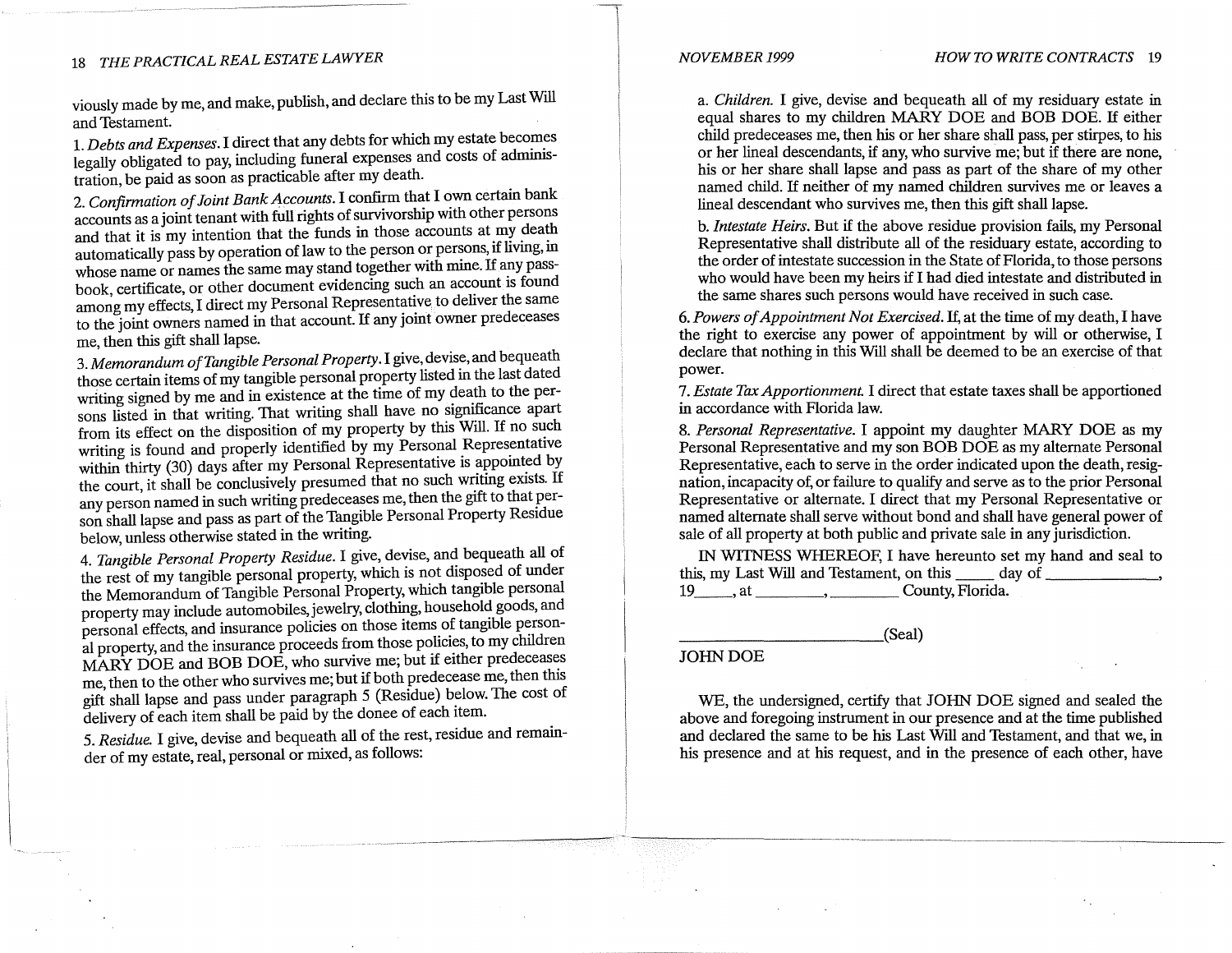| below subscribed our names as attesting witnesses, at _ |  |  |  |                |
|---------------------------------------------------------|--|--|--|----------------|
| County, Florida, on this ______ day of __               |  |  |  | $\frac{19}{1}$ |
|                                                         |  |  |  |                |

Sign \_\_\_\_\_\_\_\_\_\_ Address \_\_\_\_\_\_\_\_\_\_ \_ Sign \_\_\_\_\_\_\_\_\_\_ Address \_\_\_\_\_\_\_\_\_\_ \_

# STATE OF FLORIDA COUNTY OF WE, JOHN DOE,  $and$

the testator and the witnesses, respectively, whose names are signed to the attached or foregoing instrument, having been sworn, declared to the undersigned officer that the testator, in the presence of witnesses, signed the instrument as his last will, that he signed, and that each of the witnesses, in the presence of the testator and in the presence of each other, signed the will as a witness.

 $\qquad \qquad \text{(Seal)}$ 

JOHN DOE

Witness

Witness

SUBSCRIBED and sworn to before me by JOHN DOE, the testator who is personally known to me or who has produced a Florida driver's  $license$  as identification, and by  $\qquad \qquad$ 

a witness who is personally known to me or who has produced a Florida driver's license as identification, and

a witness who is personally known to me or who has produced a Florida driver's license as identification, on  $\frac{1}{\sqrt{1-\frac{1}{n}}}\left(1-\frac{1}{n}\right)$ 

**NOTARY** PUBLIC-State of Florida:

sign\_

print. \_\_\_\_\_\_\_\_\_\_\_\_ \_

My Commission Expires:

### **PRACTICE CHECKLIST FOR**

### **How To Write Contracts and Other Documents as a Professional in a Mechanistic World (with Forms)**

• What can you do about professionalism in the 21st Century? Four things: Identify your client, listen to your client, think about what you heard, then write it down.

- $\square$  Send a letter to your client and to the person with whom you met confirming your understanding of who is your client and what you are to do for that client. This is usually handled by a simple form of engagement letter.
- $\square$  Talk to your client. The client should tell you the five Ws: who, what, when, where, why. These will become the outline of the contract. It helps if the client writes this as an outline of contract points before you even meet with the client. This will focus the client's thoughts and give you a written memo to use in drafting. When you meet, engage your client in "what if" scenarios.
- □ Think about what your client said and the way it was said. Think about ways to help your client reach its goals and reduce its risks. Think about what laws might apply to the contract in various factual situations. Research those laws. Think about the broad context of the transaction. What does your conscience tell you about this transaction? Are you comfortable with your side of it and your role in it? Or are you doing it just for the money?
- $\Box$  Write the contract and a cover letter to the client. The cover letter will explain why you included some clauses and omitted others. It will confirm what your client told you, what your legal research found, and what your conscience requires. It will persuade your client that the contract you have written is the only one you could write under the circumstances.
- When writing the contract:
- $\Box$  Start the contract or will with a simple, generic form.
- $\Box$  State the correct legal names of every party, and use nicknames like "contractor," "corporation," and "Jones." But be sure to be consistent.
- $\square$  Write the contract's recitals (whereas clauses) to provide the background facts the judge or jury will need to construe the contract.